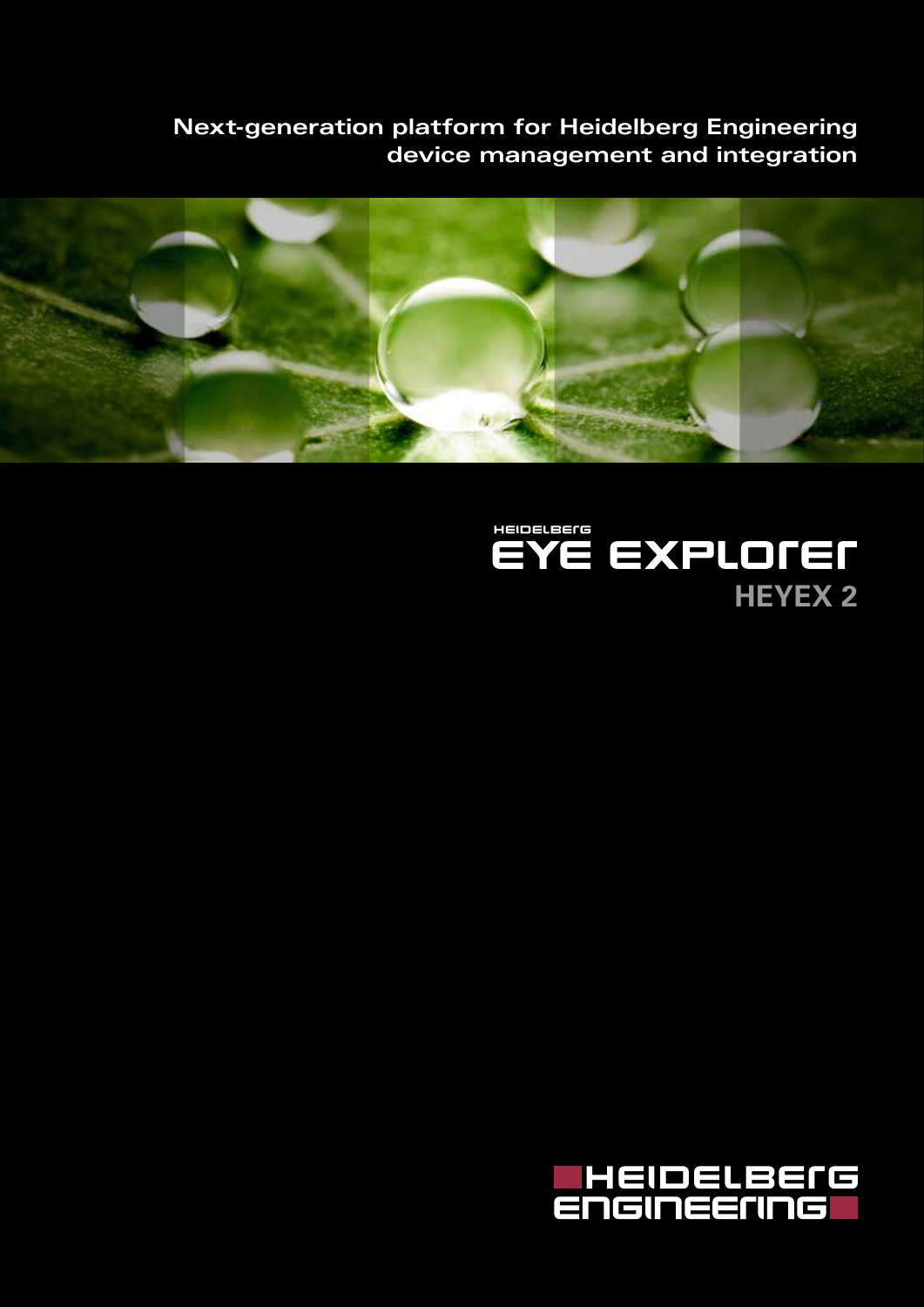### **Efficiency transforms your workflow**

As the newest addition to the HEIDELBERG EYE EXPLORER family of healthcare IT solutions, HEYEX 2 empowers you to improve patient care by giving you fast and simple access to diagnostic images, reports, and maps from **all** your Heidelberg Engineering devices on a single platform.

HEYEX 2, the image management software module of HEIDELBERG EYE EXPLORER, connects and operates all Heidelberg Engineering products, and scales from a small practice with just a single device to a large enterprise with numerous Heidelberg instruments and multiple sites.

**HEIDELBERG EYE EXPLORER streamlines and simplifies your workflow, enhances your security, and future-proofs your practice.**

**HEIDELBErG** 

**EYE EXPLOTED** 





HEYEX 2 offers fast retrieval of large image files and simultaneous access to the same patient record, examination and image by more than one user. Transform your clinical workflow by saving and processing images in the background, rather than between exams, allowing for rapid acquisition and review of data. By giving you convenient and comprehensive access to the multimodal diagnostic information of all your Heidelberg Engineering devices, HEYEX 2 supports fast, accurate assessment and leaves you more time to consult with your patients.

The **enhanced search facility** employs both global and user-specific filters for you to drill down to the right patient data within seconds. To eliminate the need for duplicate data entry, you have the option of using **Remote Control** to call HEYEX 2 directly from your EMR (Electronic Medical Records).





**Modality worklists** can be entered and assigned to a Heidelberg Engineering device or specific operators to increase efficiency. The order/exam structure of HEYEX 2 allows you to request scan protocols on multiple devices specific for a pathology, device, or consultant.

| Filter                     |      |               |     |                |
|----------------------------|------|---------------|-----|----------------|
| Name                       | ID.  | Date of birth | Sex | Includes modal |
| Johnsson Lydia             | 3649 | 01.01.1953    | F   | OP             |
| Miller <sup>*</sup> Sophie | 1234 | 01.01.2001    | F   | <b>OP</b>      |
| Winter"Joe                 | 5678 | 12.05.1980    | F   | OP             |
|                            |      | Operator      |     | Fhato, Phato   |
|                            |      |               |     |                |

HEYEX 2 enhanced search facility

Select examinations from modality worklists

# **Performance you can see for yourself. Upgrade to HEIDELBERG EYE EXPLORER HEYEX 2**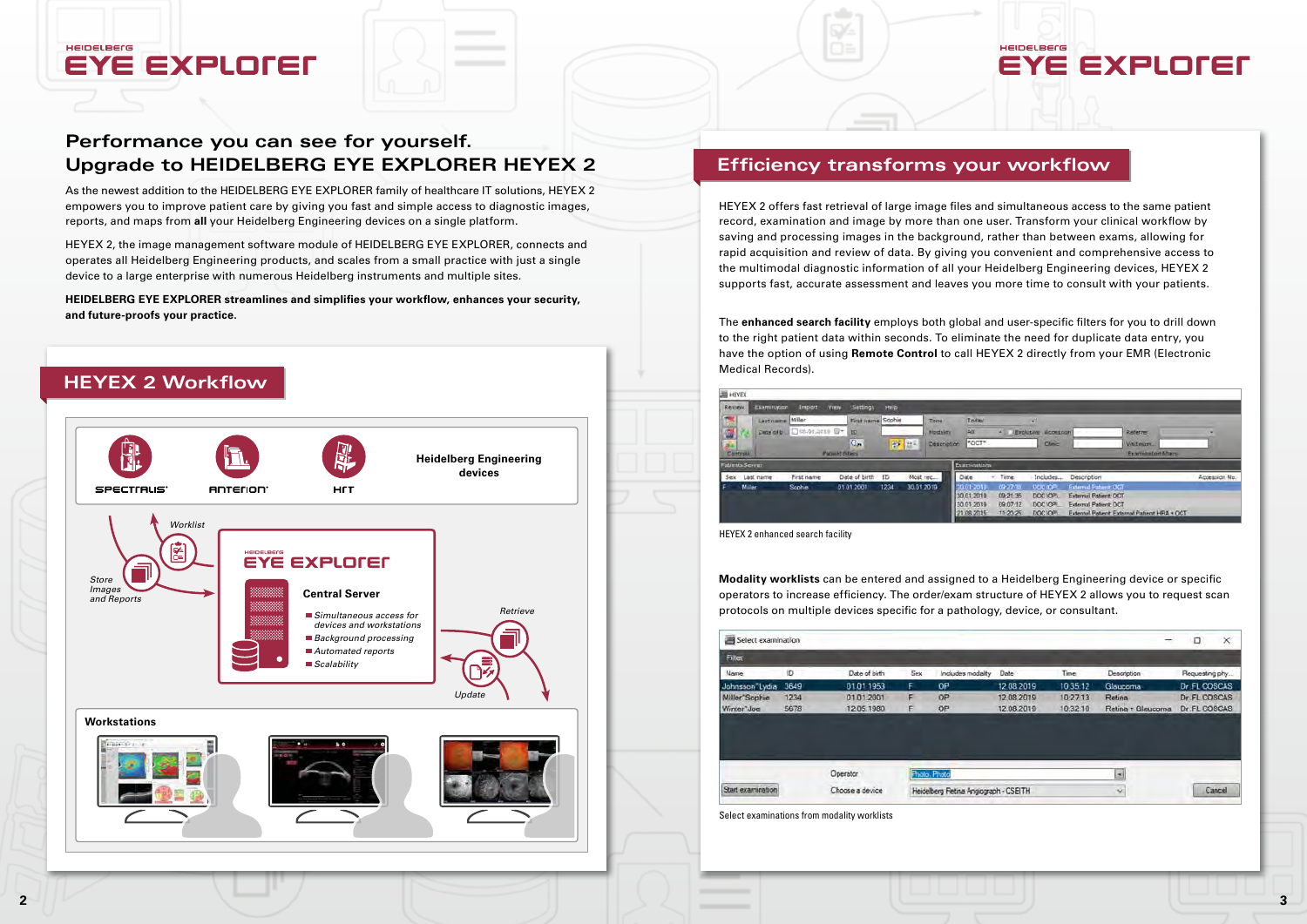#### HEIDELBErG **EYE EXPLOTED**

#### **Easy access to clinical tools saves time**



**Familiar clinical features** reduce training time for those who have worked with the first-generation Heidelberg Eye Explorer. HEYEX 2 is a feature-rich clinical tool that delivers a comprehensive overview of multiple exams for efficient analysis.

The **convenient DICOM Modality Viewer** makes it possible to pull together information from all Heidelberg Engineering devices, modalities, symmetry comparisons, and multiple visits quickly with the user-friendly drag-and-drop feature. **Automated report generation** and the ability to save preferred report formats saves you time.

With HEYEX 2 you get instant access to future updates and upgrades by **central software distribution** to all acquisition and viewing stations across your network.



## **Sharing made simple and secure**

Every workstation provides access to the clinical tools available at the acquisition station, while the workstation also offers instant access to images and patient data. This flexibility sets HEYEX 2 apart.

The **drag-and-drop export** facilitates sharing complete data sets with colleagues and other departments paperlessly, giving you the option to anonymize the patient automatically.



The **email forwarding feature** allows you to send an email to your contacts with a single click.

With the possibility to organize patients in **groups**, you can efficiently filter and manage access rights to specific sets of patients.

This collaborative working philosophy is based on the support of the DICOM standard within HEIDELBERG EYE EXPLORER, which also includes DICOM file-sharing functionalities.

# **Security improves compliance**

One-time set up of **role-based access** strengthens adherence to regulatory requirements. Establishing roles and responsibilities combined with the auto logout feature and controlled server access will help you meet stringent data protection regulations. **Optional active directory synchronization** makes login maintenance and data security compliance fast and easy.

HEYEX 2 ensures a high level of data integrity thanks to an **integrated duplicate check. Automatic archiving** provides added security for patient data and images. HEYEX 2 also allows you to store directly to a VNA (vendor neutral archive).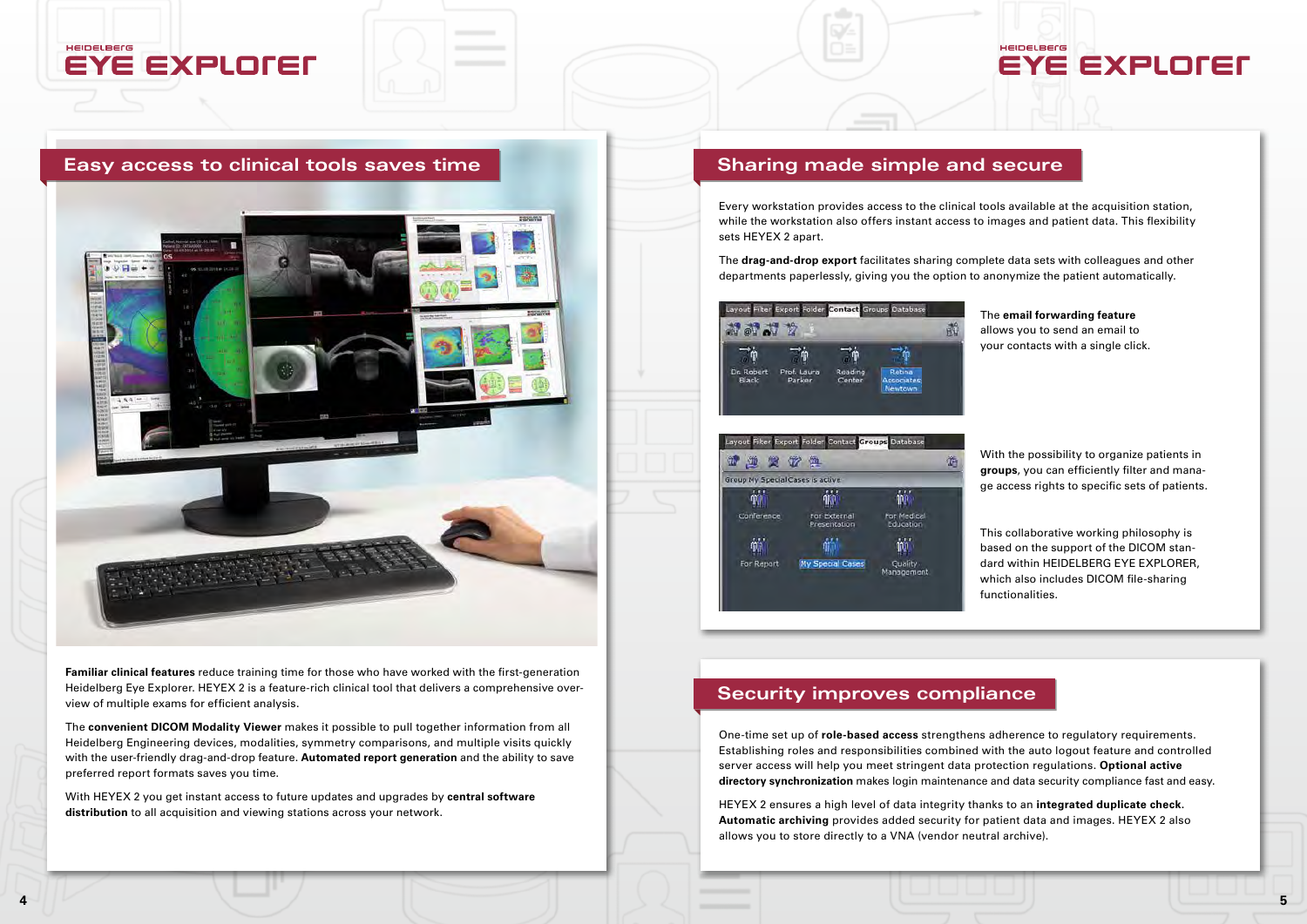



| <b>College Street</b>                                                                                                                                                                                                                                                                                                                                                                                                                                                                                                                                                                              | administration and ads                                                                                                                                                                                                                                                                                                 |                                                                                                                                                                                                                                                                                                                                      |
|----------------------------------------------------------------------------------------------------------------------------------------------------------------------------------------------------------------------------------------------------------------------------------------------------------------------------------------------------------------------------------------------------------------------------------------------------------------------------------------------------------------------------------------------------------------------------------------------------|------------------------------------------------------------------------------------------------------------------------------------------------------------------------------------------------------------------------------------------------------------------------------------------------------------------------|--------------------------------------------------------------------------------------------------------------------------------------------------------------------------------------------------------------------------------------------------------------------------------------------------------------------------------------|
| at ine-<br><b>Belgiumman, Or</b><br>$\sim$<br><b>Such three</b><br><b>Road Pr</b><br><b><i>STATE REPAIRS</i></b><br><b><i><u>Special of</u></i></b><br>17 YEAR & ENGINEERS AND RESIDENCE<br><b>Power Car</b><br><b>SEARCHERS CONSULTANCE</b><br><b>School</b><br>÷<br><b>Exception same</b> Increase a CTM<br><b>Internet</b><br>14.1<br><b>Some (PT)</b><br><b><i><u><i><b>Internet</b></i></u></i></b><br><b>Facility State at the</b><br><b>Exclusiveness of Constitutions</b><br><b>Alaskad</b><br><b>TELESCO</b><br><b>Realized scales: " Reconsident</b><br>$\overline{\phantom{a}}$<br>1.14 | <br>$\overline{1}$<br>٠<br>$\sim$<br>$\sim$<br>٠<br>٠<br>۰<br>$\sim$<br>٠<br>$\sim$<br>$\rightarrow$<br>×<br>×<br>m<br>×<br>÷<br><b>Controller Control</b><br>All control control<br><b>Sealers</b><br>ы<br>Total Mile<br>≕<br><b>TOP ALE</b><br><b>Provide</b><br>o                                                   | <b>Sec.</b><br>$\sim$<br><b>James</b><br>٠<br>$-11$<br>u<br>٠<br>$\sim$<br>Æ<br><b>Link IR</b><br>٠<br>٠<br>٠<br>٠<br>٠<br><b>START</b><br>with the<br><b>MARKET</b><br>---<br><b>Service</b><br>-<br>$\frac{1}{2} \left( \frac{1}{2} \right) \left( \frac{1}{2} \right) \left( \frac{1}{2} \right) \left( \frac{1}{2} \right)$<br>۳ |
|                                                                                                                                                                                                                                                                                                                                                                                                                                                                                                                                                                                                    | manager Start 1<br><b>Scottende</b><br><b>Tight and</b><br><b>Lab case</b><br>week services.<br>detected good.<br>4 do it made:<br>AMA 14 MW<br><b>Nicked</b><br><b>Black and</b><br><b>HARACE</b><br><b>SECURITIES</b><br><b>SECURITIES</b><br>48.7<br>$-$<br>T<br>profession.<br>$\sim$<br><b>Minimum Rich</b><br>æ, |                                                                                                                                                                                                                                                                                                                                      |

### HEIDELBErG **EYE EXPLOTED**

HEYEX 2 provides the perfect foundation for growth and continuity of patient data. It immediately gives you convenient and efficient access to the range of multimodal diagnostic images from all your Heidelberg Engineering devices.

In the future, it opens the door to further upgrade possibilities such as integrating third-party devices with HEYEX PACS or to connect to HEYEX EMR. HEYEX PACS is the module of HEIDELBERG EYE EXPLORER offering you **full integration** of the Heidelberg Engineering ecosystem with **third-party information sources**.

Streamline your workflow management by eliminating duplicated data entry and improving compliance.

Connect all relevant ophthalmic devices to HEYEX PACS and transform data into clinical intelligence that supports your decision making.



# **Upgradeability protects your investment HEIDELBERG EYE EXPLORER - Upgrades**

#### **HEYEX PACS**

#### **HEYEX EMR**

Its comprehensive documentation possibilities help you capture high-quality, structured patient data while effectively managing your clinic's resources.

The benefits of HEYEX EMR go far beyond the daily efficiencies of paperless working: Unique insights into treatment outcomes are delivered to you at the push of a button thanks to its **powerful reporting capabilities**.



HEYEX EMR, the electronic medical record software module of HEIDELBERG EYE EXPLORER, helps you **manage and present all ophthalmic patient records** in a flexible, intuitive interface.